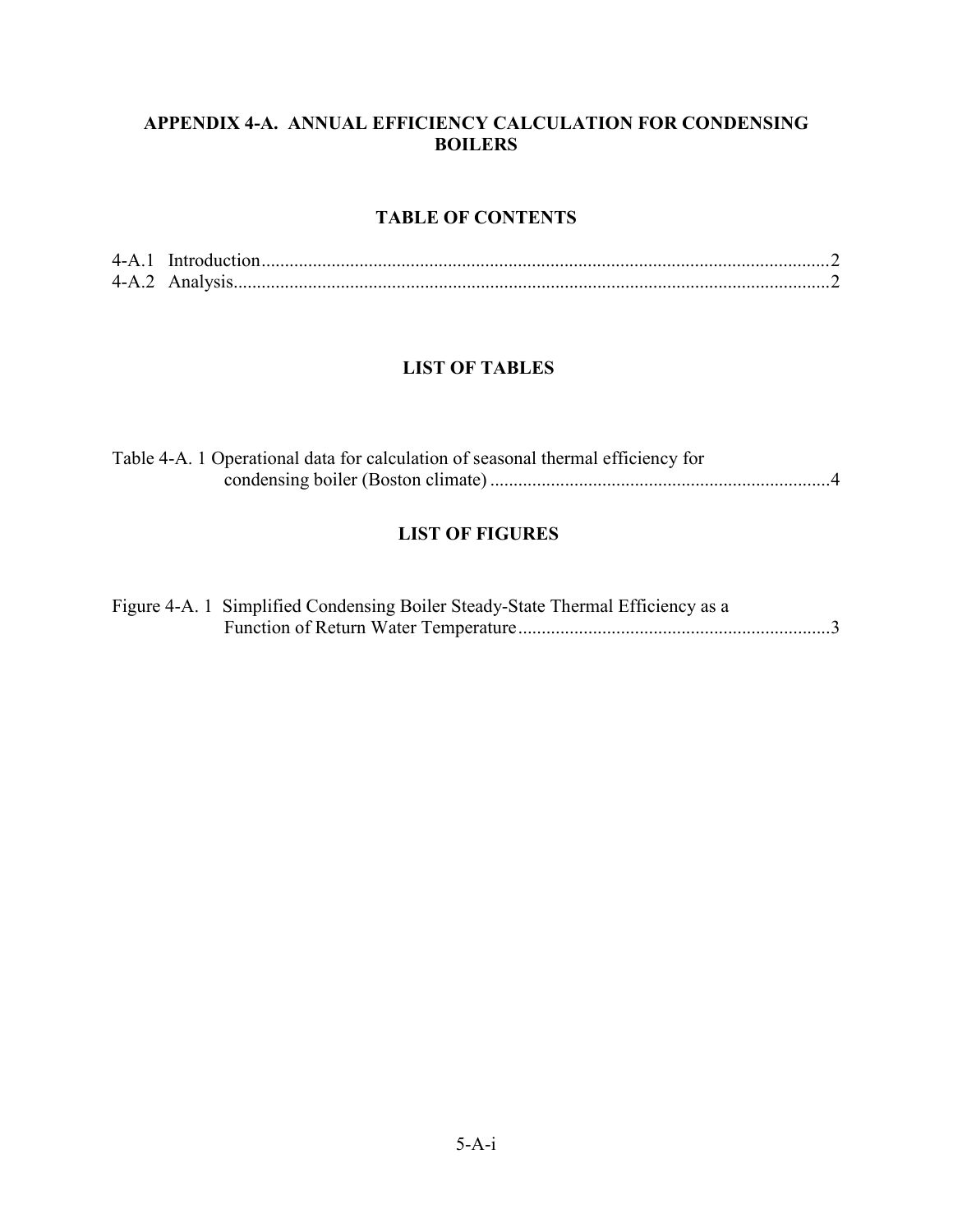#### 4A.1 Introduction

Appendix 4A provides calculations used to estimate the seasonal energy performance of a condensing boiler when applied to a typical existing building. As discussed in chapter 4 of the TSD, the performance, couched in terms of operating thermal efficiency, of a condensing boiler is a function both of boiler design as well as boiler operation—the latter a function of the hydronic system design and controls. While this is to some extent true of all boilers, it is particularly true of condensing boilers. For highefficiency condensing hot water boilers, where the rated efficiency depends on the return-water temperature, DOE developed a simplified model of the annual efficiency of a condensing boiler used to serve a typical hydronic coil supplying heat to a building heating, ventilation, and air-conditioning (HVAC) air distribution system. This type of distribution system is believed to be the most typical of that served by buildings using commercial packaged hot water boilers. The underlying assumption in this analysis is that a simple replacement of the existing boiler (or proposed boiler in a new construction) is what is being analyzed with no fundamental changes to the underlying system design other than programming of reset controls. While more optimum combinations of condensing boilers and modified hydronic systems (e.g. oversizing of hydronic coils in forced air systems, or utilizing radiant slab heating) potentially could provide additional energy savings when using condensing boilers, they would incur additional costs and would require additional speculation about what a purchaser may or may not do when confronted with a new standard for commercial boilers which effectively required the use of condensing equipment.

#### 4-A.2 Analysis

The analysis shown here estimates the seasonal performance of a condensing boiler serving hydronic coils in a forced air delivery system. The analysis was carried out based on an example for condensing boiler calculations for a single climate (Boston, MA). The analysis is based on a slide presentation made to the Puget Sound chapter of ASHRAE by Jim Cooke of Mechanical Solutions NW in  $2005<sup>1</sup>$ .

Underlying assumptions for the simplified analysis were that:

- 1) The building heating load is proportional to the temperature difference between the outdoor air and a 50°F assumed space-heating balance point<sup>a</sup>.
- 2) That the building design heating load was at an outdoor temperature of 7ºF.
- 3) That the heating season for this climate consisted of the months from September through May

<sup>&</sup>lt;sup>a</sup> The space-heating balance point is the outside air temperature above which no heating is required in the building. Generally a balance point is a statistical average based either on analysis of building heating use data or based on a mathematical model of building performance. A 50ºF is typical of many commercial buildings and reflects that these buildings have internal heat generation sources (lights, appliance and other plug loads) that offset building sensible heat losses through the envelope, infiltration, and ventilation down to the heating balance point temperature.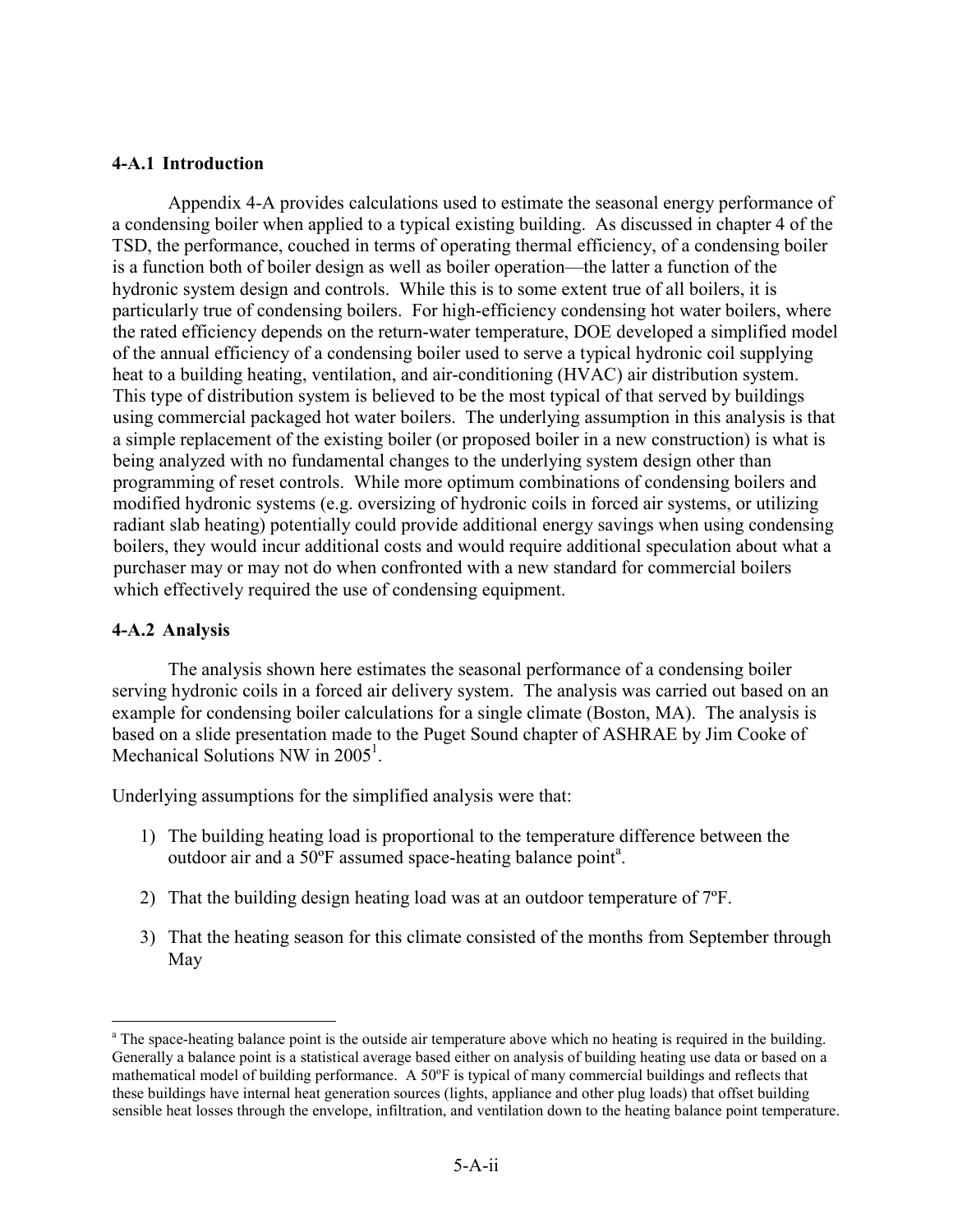- 4) That the hydronic coils were sized such that the design heating load on the building was such that it could be met with 160°F supply water temperature.
- 5) That the boiler thermal efficiency varied as shown in Figure 4A.1. From a return water temperature of 180ºF to 133ºF, the thermal efficiency varied from 84% to 87% respectively. From a return water temperature of 133ºF to 60ºF, the boiler thermal efficiency varied from 87% to 96% respectively. This efficiency profile is a simplified version of the typical condensing boiler efficiency profile as a function of return water  $temperature.<sup>1</sup>$
- 6) That condensing boiler efficiency at part load and under low fire conditions was not addressed explicitly, but was built in to the boiler performance curve in Figure 4-A.1. Because DOE's thermal efficiency rating is at full load, a DOE standard for condensing boiler would set only minimum full load efficiency, but would not address performance requirements under part load conditions.
- 7) The boiler operates on a reset supply water temperature, assuming 160ºF at or below the heating design ambient dry bulb temperature (7ºF), and 86ºF supply water temperature above 54 ºF design ambient dry bulb temperature. The reset water temperature is designed to meet the anticipated heat load in the space assuming continuous flow through the hydronic coils under all load conditions.

Based on these assumptions, Table 4-A.1 shows the following operational data for the boiler for each of 6 heating temperature bins: Hours in Bin, Average Ambient Temperature in Bin, fraction of peak heating load based on average temperature in bin, the fraction of the annual heating load based on the product of the average heating load in a bin and the number of hours in the bin, Supply Water Temperature, Return Water Temperature, whether the boiler is operating in condensing mode (i.e. Return Water less than 133 F), and the average boiler efficiency in the bin based on the simplified efficiency profile shown in Figure 4-A, 14-A, 1.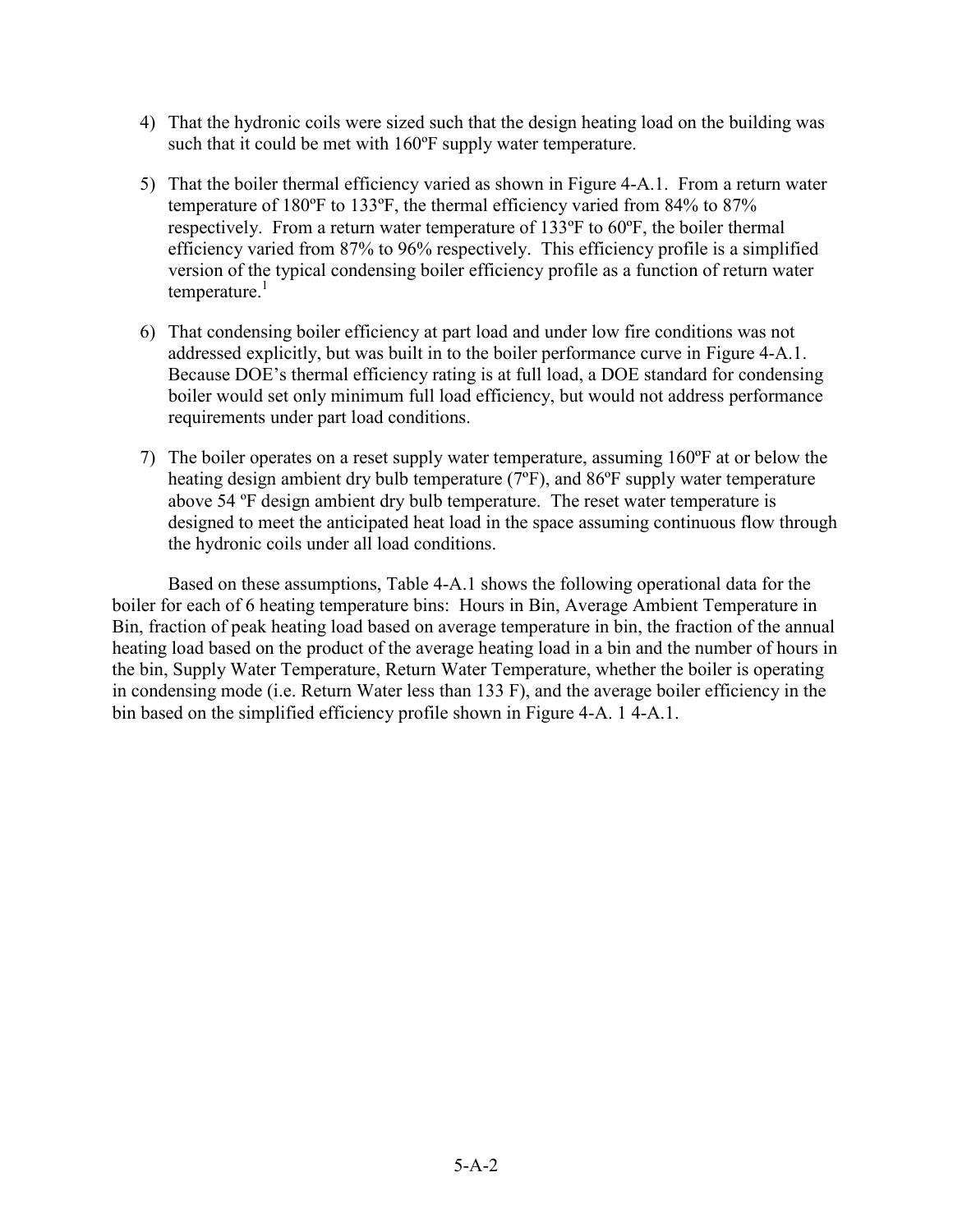

Figure 4-A. 1 Simplified Condensing Boiler Steady-State Thermal Efficiency as a Function of Return Water Temperature